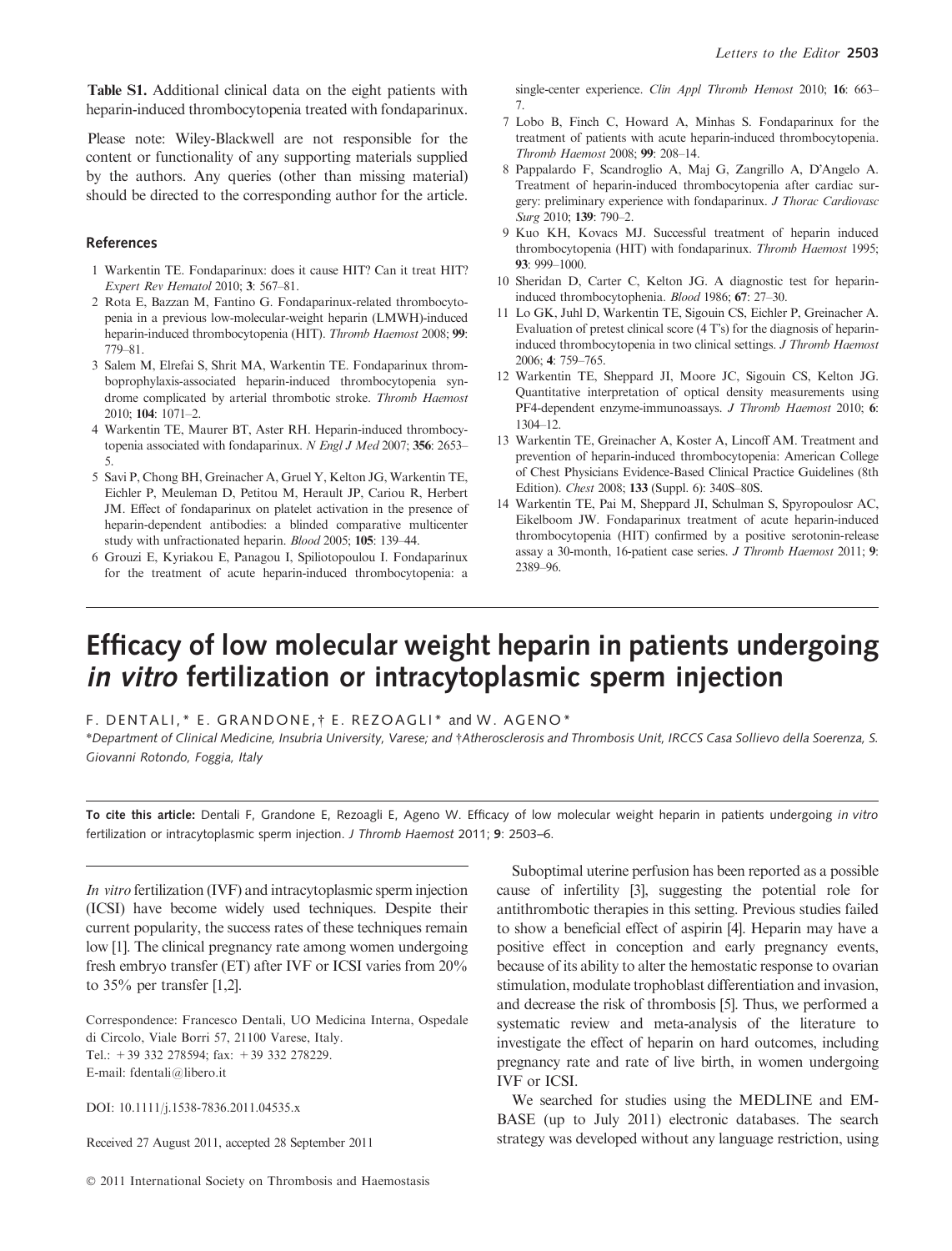medical subjects headings and keywords. Research was supplemented by manually reviewing reference lists of all retrieved articles and abstract books from the Congress of the ISTH and the European Society of Human Reproduction and Embryology (ESHRE) Scientific Meetings. Only randomized controlled trials comparing unfractionated heparin or low molecular weight heparin (LMWH) with placebo or no therapy in women undergoing IVF or ICSI were included. Studies including patients with and without known thrombophilic abnormalities were considered eligible.

The following data were extracted: study (year of publication, design, and study center), patient characteristics (number of subjects enrolled, and mean or median age), and the aforementioned clinical outcomes. Study identification, study selection and data extraction were performed independently in duplicate by two reviewers. When there was a discrepancy between the reviewers, this was resolved by discussion or by the opinion of a third reviewer, as necessary. The agreement between the reviewers was calculated by use of the  $\kappa$ -statistic [6]. Relative risks (RRs) and 95% confidence intervals (CIs) were calculated for each outcome under the assumption of fixed effects model with REVIEW MANAGER 5 software. Analyses were repeated with a random effects model. Statistical heterogeneity was evaluated with the  $I^2$ -statistic [7]. Studies including patients with known thrombophilic abnormalities were excluded from the sensitivity analysis, as ET failure may have a different pathophysiologic mechanism [8]. Study quality was evaluated by considering the appropriateness of randomization, the presence of blinding, and the concealment of allocation.

A total of 535 (118 MEDLINE and 417 EMBASE) citations and 21 abstracts from the ISTH and ESHRE congresses were identified by our systematic search (search strategies and results are available upon request). After screening of the title and abstract with the predefined inclusion and exclusion criteria, seven studies were retrieved for more detailed evaluation [9–15]. Three studies were excluded because they assessed concomitant treatment with heparin and aspirin vs. placebo or no treatment [13–15], and one because it was not a randomized trial [9]; therefore, three studies with a total of 305 women were included in our systematic review [10–12]. The interobserver agreement for the study selection was good ( $\kappa = 0.79$ ). Baseline characteristics of the included studies are summarized in Table 1. LMWH was the heparin used in all three studies. The method of randomization was adequate in all three studies [10–12]. One study was placebo-controlled [12], whereas the other two were open-label [10,11]. The allocation concealment was adequate in two studies [10,11] and unclear in one study [12]. Two studies evaluated the role of LMWH in patients without known thrombophilia [10,11], whereas only thrombophilic patients were included in one study [12]. Prophylactic LMWH dosage was used in two studies [10,12] and an intermediate dosage (i.e. half the therapeutic dose) in one study [11]. LMWH was continued up to 9–12 weeks of

Table 1 Baseline characteristics and treatment of patients included in the studies

| Study,<br>year       | No. of<br>patients<br>included | Mean<br>age<br>(years)                  | Inclusion criteria                                                                                                                                                                                                                                                                                                                                                                       | Primary<br>outcome                                  | Treatment<br>and dose                                                 | Onset and duration<br>of therapy                                                                                                                    |
|----------------------|--------------------------------|-----------------------------------------|------------------------------------------------------------------------------------------------------------------------------------------------------------------------------------------------------------------------------------------------------------------------------------------------------------------------------------------------------------------------------------------|-----------------------------------------------------|-----------------------------------------------------------------------|-----------------------------------------------------------------------------------------------------------------------------------------------------|
| Noci,<br>2011 [10]   | 172                            | $34.7 \pm 3.6$<br>VS.<br>$35.1 \pm 3.1$ | Patients undergoing IVF or<br><b>ICSI</b><br>Age $\leq$ 40 years<br>Absence of thrombophilic<br>abnormalities                                                                                                                                                                                                                                                                            | Live birth<br>ET                                    | Dalteparin<br>Sodium 2500 U<br>VS.<br>no treatment                    | On the day of oocyte retrieval<br>and up to the day of the<br>pregnancy test or up to the<br>ninth week of pregnancy in the<br>case of positive HCG |
| Urman,<br>2009 [11]  | 150                            | $34.0 \pm 5.0$<br>VS.<br>$34.8 \pm 5.8$ | History of $\geq 2$ previously<br>failed fresh ET cycles, as<br>demonstrated by negative<br>serum $\beta$ -HCG levels<br>Age 38 years<br>Fresh ejaculate sperm to be<br>used for ICSI<br>No hormonal, coagulation<br>or immunologic disorders<br>detected<br>Normal uterine cavity, as<br>assessed by hysteroscopy<br>or saline infusion<br>sonography<br>Normal peripheral<br>karyotype | Clinical<br>pregnancy<br>Live birth                 | Enoxaparin<br>1 mg $kg^{-1}$ day <sup>-1</sup><br>VS.<br>no treatment | On the day of oocyte retrieval<br>and up to the 12th gestational<br>week in pregnant participants                                                   |
| Oublan,<br>2008 [12] | 83                             | $29.0 \pm 6.3$<br>VS.<br>$29.2 \pm 6.1$ | History of $\geq$ 3 previous IVF<br>failures<br>At least one thrombophilic<br>abnormality                                                                                                                                                                                                                                                                                                | Implantation<br>Clinical<br>pregnancy<br>Live birth | Enoxaparin 40 mg<br>VS.<br>placebo (NaCl $0.9\%$ )                    | On the day of ET and up to<br>delivery or fetal demise                                                                                              |

ET, embryo transfer; HCG, human chorionic gonadotropin; ICSI, intracytoplasmic sperm injection; IVF, in vitro fertilization.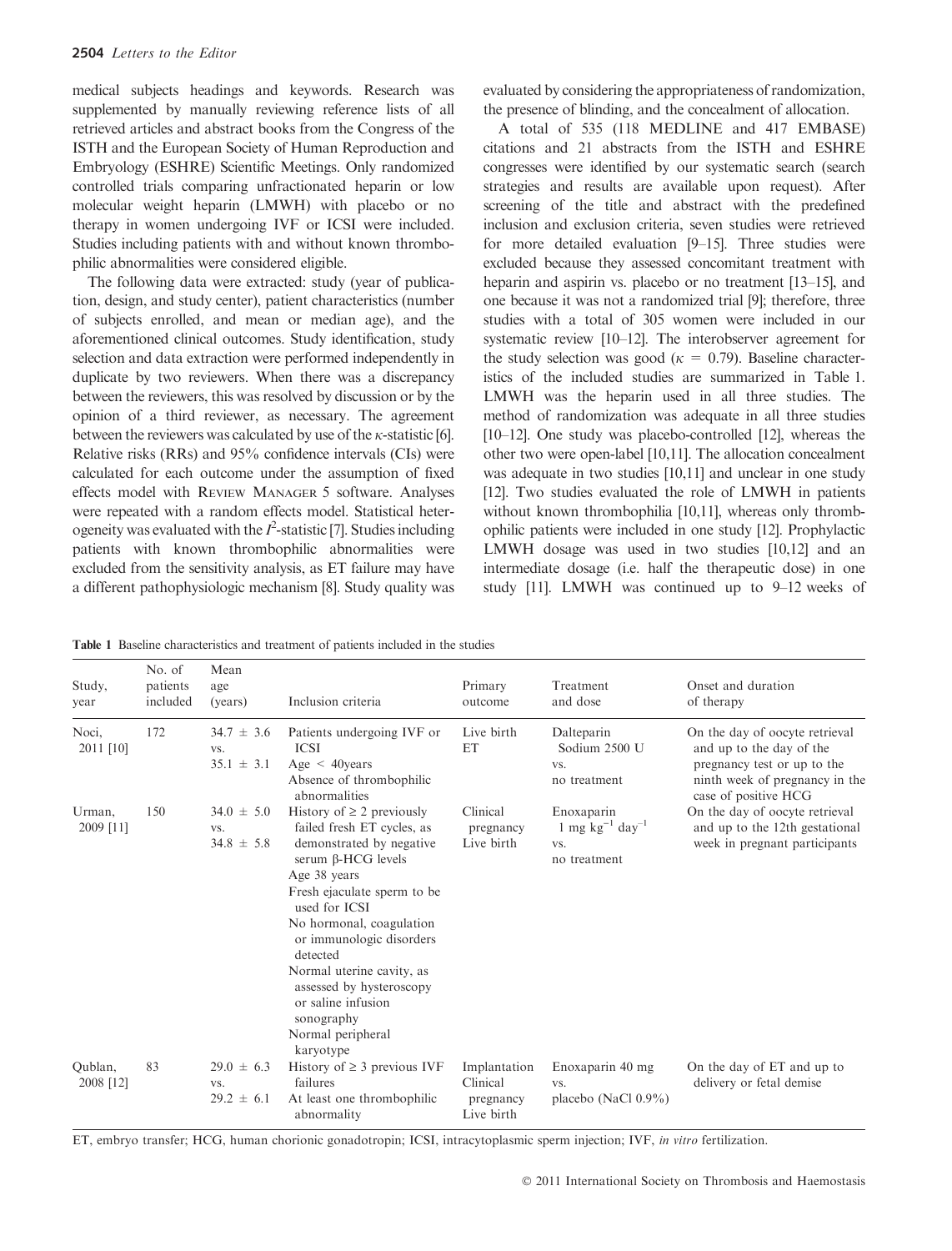

Fig. 1. Pooled relative risk and 95% confidence intervals (CIs) of the association between low molecular weight heparin (LMWH) vs. placebo or no treatment and pregnancy rate (A) and live birth (B). d.f., degrees of freedom; M-H.

gestation in two studies [10,11], and until delivery or fetal demise in one study [12]. Patients with previous failed reproduction treatment cycles were included in two studies [11,12], whereas the third study included patients undergoing a first IVF cycle [10].

The use of LMWH was associated with a higher rate of clinical pregnancies (RR 1.38, 95% CI 1.02–1.87;  $P = 0.04$ ) and live births (RR 1.54, 95% CI 1.05–2.26) Fig. 1. Heterogeneity among the studies was moderate, but not significant  $(I^2 = 38\%$  and  $I^2 = 51\%$ , respectively). When the analyses were repeated with the random effects model, the differences were no longer statistically significant ( $P = 0.19$  and  $P = 0.13$ . Finally, sensitivity analyses excluding patients with known thrombophilic abnormalities showed similar but no longer statistically significant differences in the two outcomes  $(P = 0.23$  and  $P = 0.21$ , respectively).

The results of this systematic review suggest that LMWH may be effective in increasing the rates of clinical pregnancies and live births in patients undergoing IVF or ICSI. However, these results should be interpreted with extreme caution, because only three, relatively small, trials explored this important issue, there is a fair degree of statistical and clinical heterogeneity in the included studies, and when the analyses were repeated with a random effects model, an approach that takes into account variance among the studies, differences were no longer statistically significant.

LMWH may act by preventing microthromboses that negatively impact on the implantation process and placental development [5]. Other potential mechanisms include modulation of differentiation and trophoblastic invasion, and the increase in the level of free insulin-like growth factor that is involved in the implantation process [16].

Non-randomized studies on this topic have led to inconsistent results [9,17]. The use of LMWH did not provide any beneficial effect on pregnancy outcomes in patients with two or

 $© 2011 International Society on Thrombosis and Haemostasis$ 

more implantation failures [9]. On the other hand, in a more recent study, the use of LMWH was associated with a significantly higher pregnancy rate in patients with at least two IVF/ICSI cycles independently of the presence of thrombophilic abnormalities [17].

Although the evidence for the independent role of thrombophilic abnormalities in this setting is not compelling [18,19], whether LMWH is effective in patients without thrombophilic abnormalities remains to be established, as the differences between the pooled results of the two studies including nonthrombophilic patients were not statistically significant.

Furthermore, other factors, including maternal age at the time of conception and the number of previous failures, could influence the outcome of a pregnancy, and future studies should explore the role of LMWH in these different groups of patients.

In conclusion, our results suggest that the administration of LMWH may increase clinical pregnancy and live birth rates in women undergoing IVF or ICSI, although these results should be interpreted with caution, owing to the clinical and statistical heterogeneity among the studies. Thus, larger studies are warranted to evaluate the efficacy of LMWH in patients with and without thrombophilic abnormalities and in patients with and without previous implantation failure.

## Disclosure of Conflict of Interests

The authors state that they have no conflict of interest.

#### References

1 Nygren KG, Andersen AN. European IVF-monitoring programme (EIM). Assisted reproductive technology in Europe, 1998. Results generated from European registers by ESHRE. European Society of Human Reproduction and Embryology. Hum Reprod 2001; 16: 2459– 71.